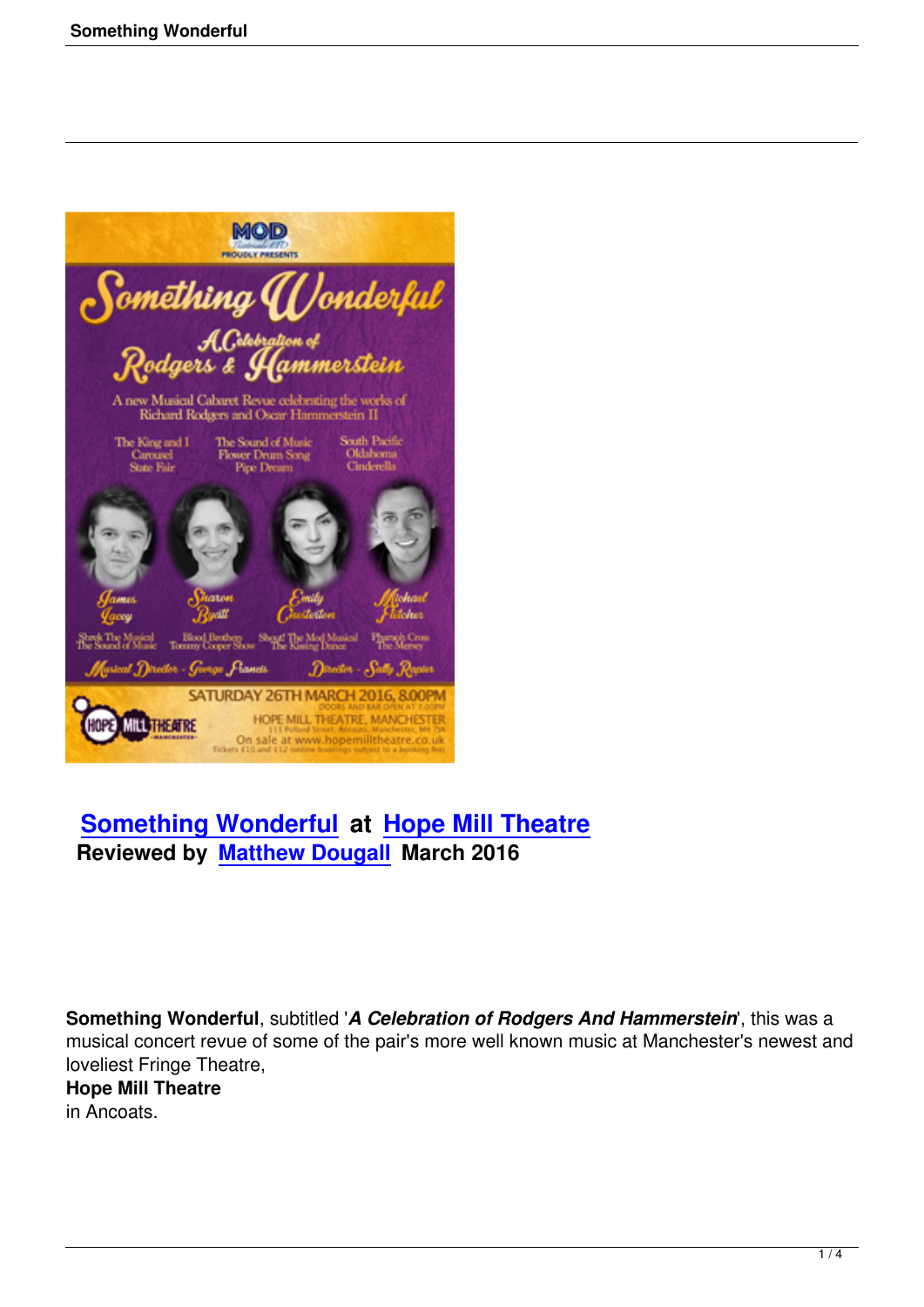The stage was decorated in purple curtains and chaise-longue with candles and fairy-lights, and the music played on an onstage piano by the Musical Director of the event George Francis. It was a very cosy and intimate setting but also gave an illusion of opulence and timelessness.

There were four principal singers, all hailing from the world of Musical Theatre, and either as solos or in combinations of the four sang songs from *The King And I*, *Carousel*, *The Sound Of Music* , *South*

## *Pacific*

and

.

#### *Oklahoma!*

, with only a couple of surprises form lesser known Musicals. Personally I would have preferred to have heard a few more forgotten gems, but as it was, it served as a lovely introduction to their music for anyone (if there is anyone) unfamiliar with them. The evening was directed by **Sally Rapier**

The four also took turns at being compere, and along with simply announcing the names of the songs they spoke a little about the background to the composition and added a few personal anecdotes along the way. A nice touch.

For me, the one with the most melodious and sonorous voice, and perhaps also the best stage presence was **Michael Fletcher**. The three other soloists, no less capable, were **Emily Chesterton** , **S haron Byatt** and **James Lacey**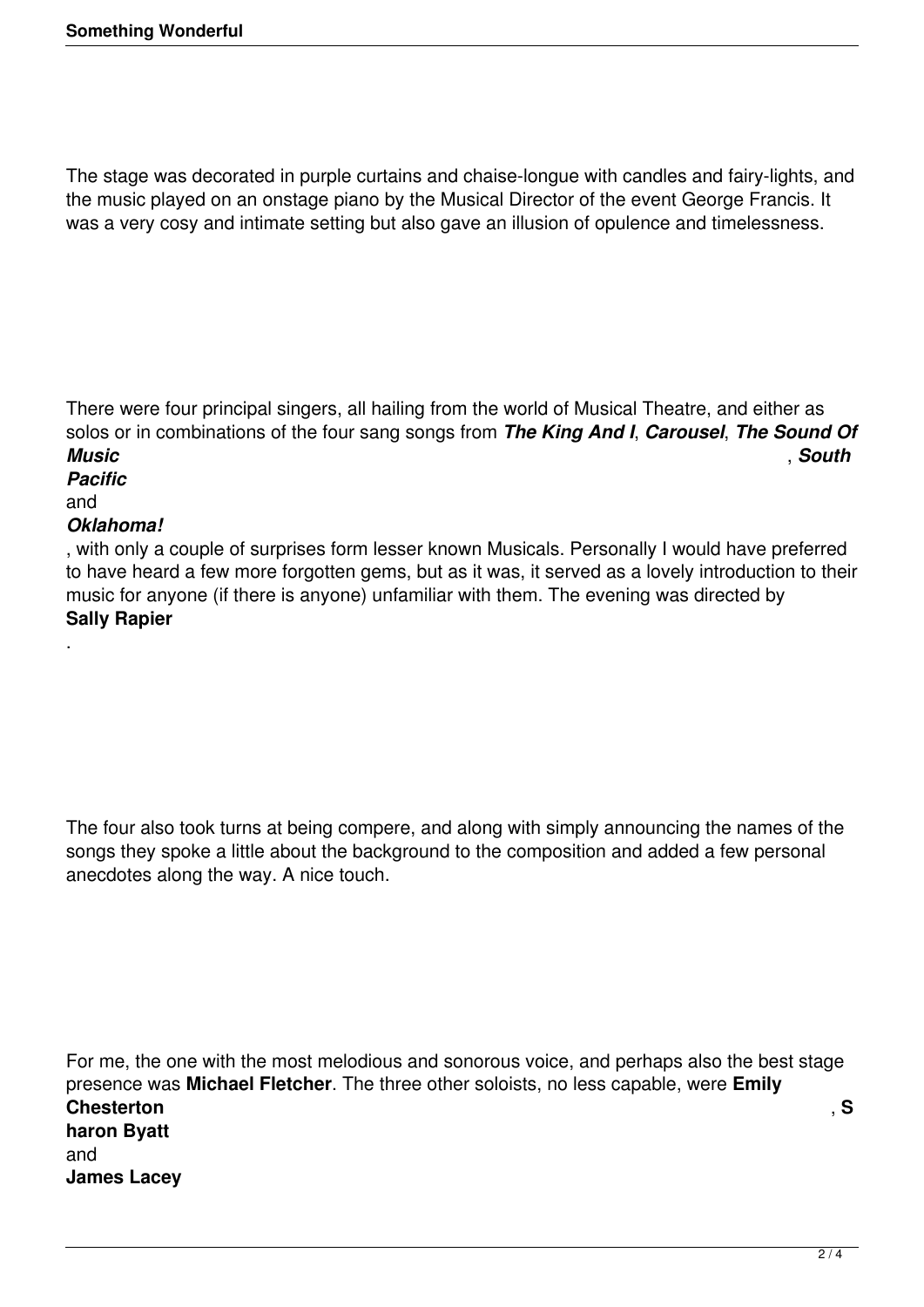. The latter having a more than obvious fondness for

*The Sound Of Music*

, as he started the show with a touching and slightly humorous parody of Julie Andrews singing 'I Have Confidence', complete with guitar case and bag. We even had the famous hand-on-head-and-point-to-the-sky pose at the end (which Julie Andrews does with the children in the film at the end of Do Re Mi). He also managed, at end the show, a very short passage from the Musical, despite the song being '

*Shall We Dance*

'!

The evening's highlight though was, without doubt, the silliest, most irreverent version of '*I'm Gonna Wash That Man Right Out Of My Hair*

' ever, which saw the two men ham it and camp it up for all it's worth, and involved not only the other two soloists but the chorus of 6 students from

### **Rare Studio**

, who had a couple of songs which they sang themselves and sang chorus for a few others.

The finale to Act 1 was '*Goodbye*' from The Sound Of Music, and Act 2 finished with the title song from *Oklahoma* Despite the latter being the better chorus song and packing a greater punch, simply on lyrics alone, surely they should have been the other way around?

It would have been a really fabulous evening's musical entertainment but for two things. The first is easy to write about - Miss Byatt's voice was sadly quite flat in the latter part of the second half. I don't quite understand what the problem was since she was fine up until then, but the last few songs she sung were distinctly not hitting the note I am sorry to report.